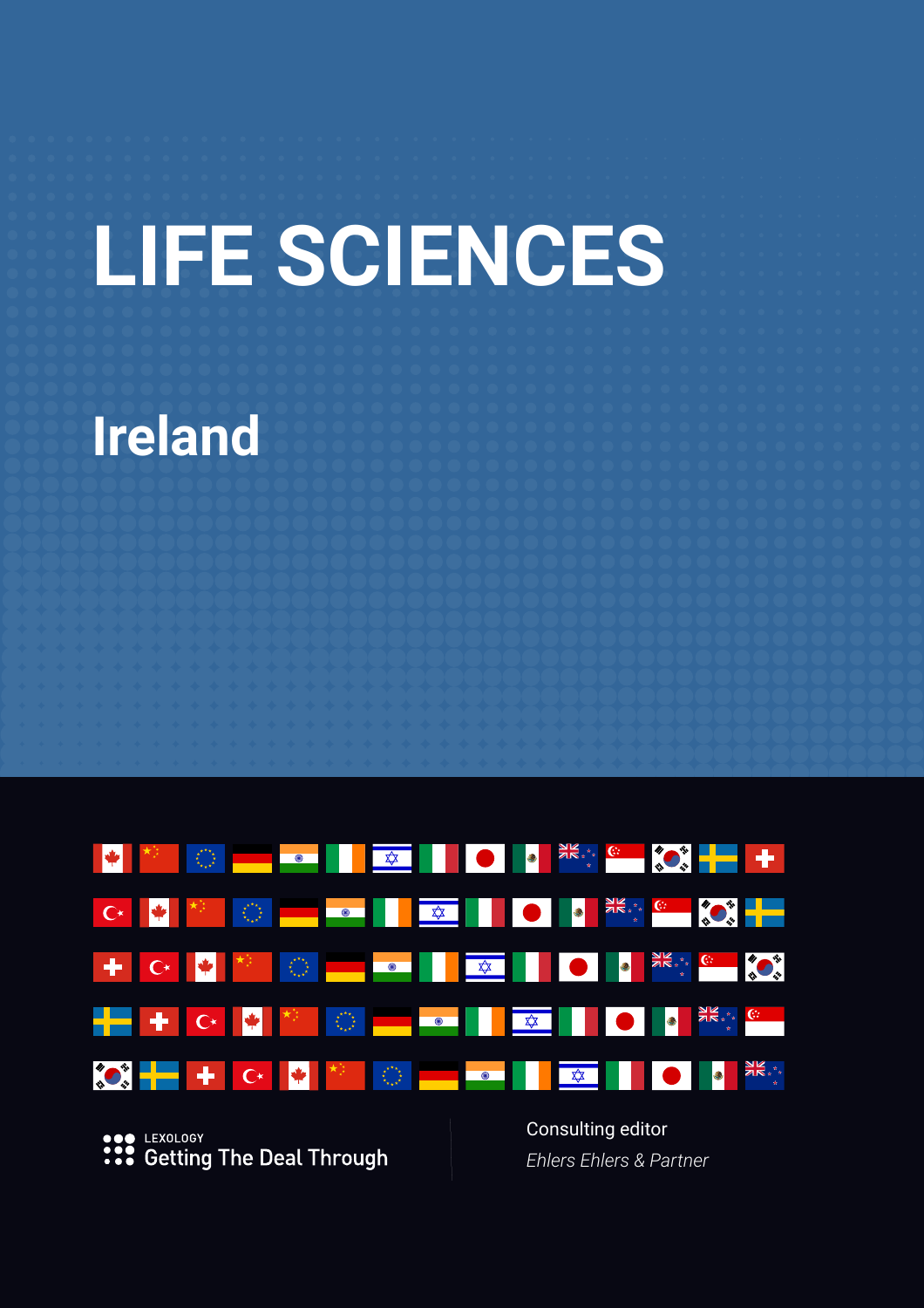# **Life Sciences**

Consulting editors

#### **Alexander Ehlers**

*Ehlers Ehlers & Partner*

Quick reference guide enabling side-by-side comparison of local insights, including into organisation and fnancing; authorisation of providers; advertising; data protection, privacy and digitisation; collaboration with healthcare professionals and patient organisations; competition law; pricing and reimbursement; and recent trends.

#### Generated 13 December 2021

The information contained in this report is indicative only. Law Business Research is not responsible for any actions (or lack thereof) taken as a result of relying on or in any way using information contained in this report and in no event shall be liable for any damages resulting from reliance on or use of this information. © Copyright 2006 - 2021 Law Business Research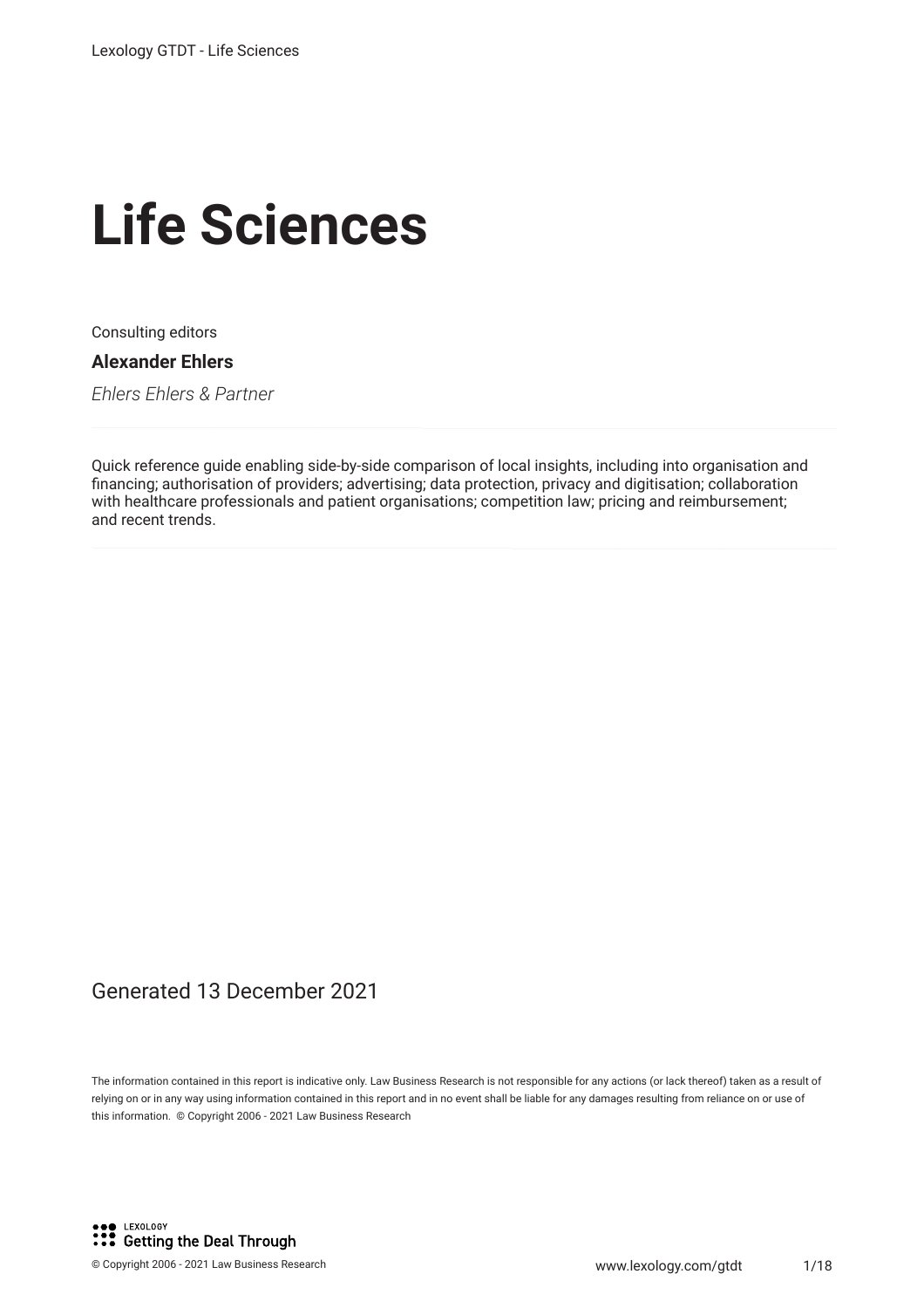### **Table of contents**

#### **ORGANISATION AND FINANCING OF HEALTHCARE**

**Organisation Financing**

**Basic structures**

#### **HEALTHCARE SERVICES**

**Authorisation Structure Services of foreign companies**

#### **ADVERTISING**

**Legislation Main principles Advertising of medical devices** 

#### **DATA PROTECTION, PRIVACY AND DIGITISATION IN HEALTHCARE**

**Digitisation Provision of digital health services Authorities Requirements Common infringements**

#### **COLLABORATION**

**Legislation Collaboration with healthcare professionals Collaboration with patient organisations Common infringements Collaboration on medical devices**

#### **COMPETITION LAW**

**Authority enforcement**

**Private enforcement**

**Anti-corruption and transparency**

#### **PRICING AND REIMBURSEMENT**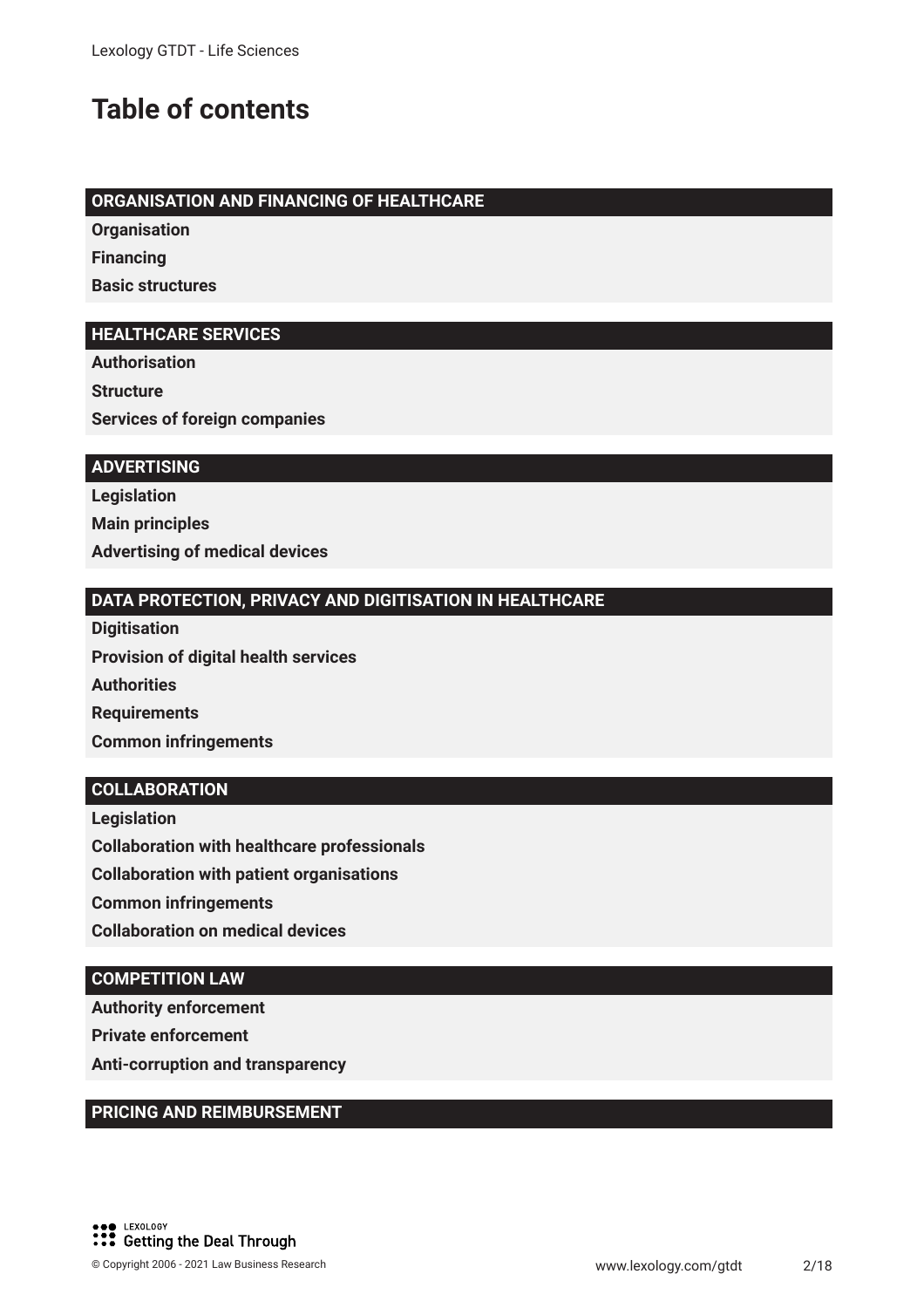**Price regulation Negotiations between manufacturers and providers Reimbursement Price adjudication Discount**

#### **UPDATE AND TRENDS**

**Key developments of the past year**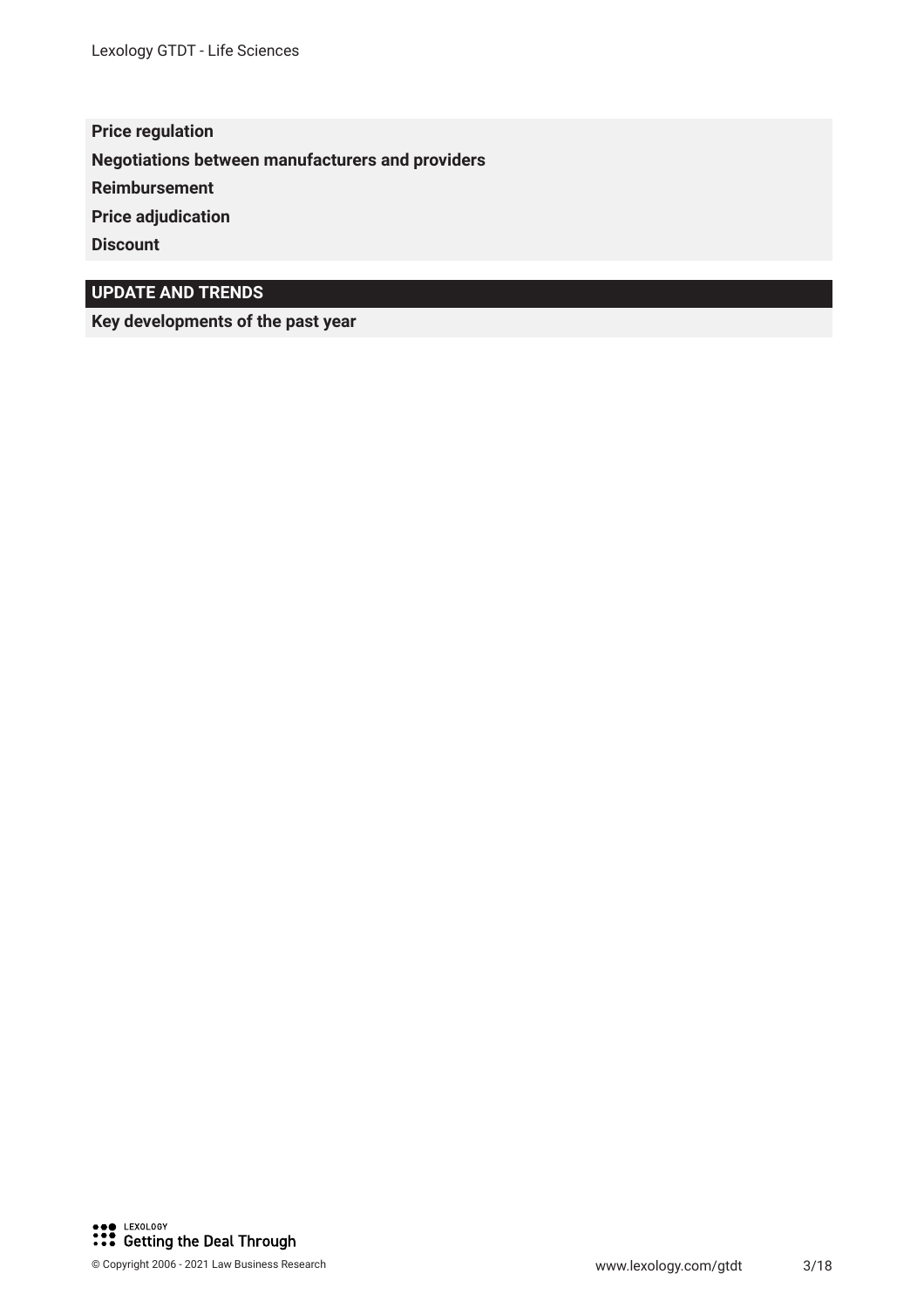### **Contributors**

#### Ireland



**Emma Doherty** emma.doherty@matheson.com *Matheson*



**Kate McKenna** kate.mckenna@matheson.com *Matheson*



**Simon Shinkwin** simon.shinkwin@matheson.com *Matheson*



**Roisin Walsh** *Matheson*

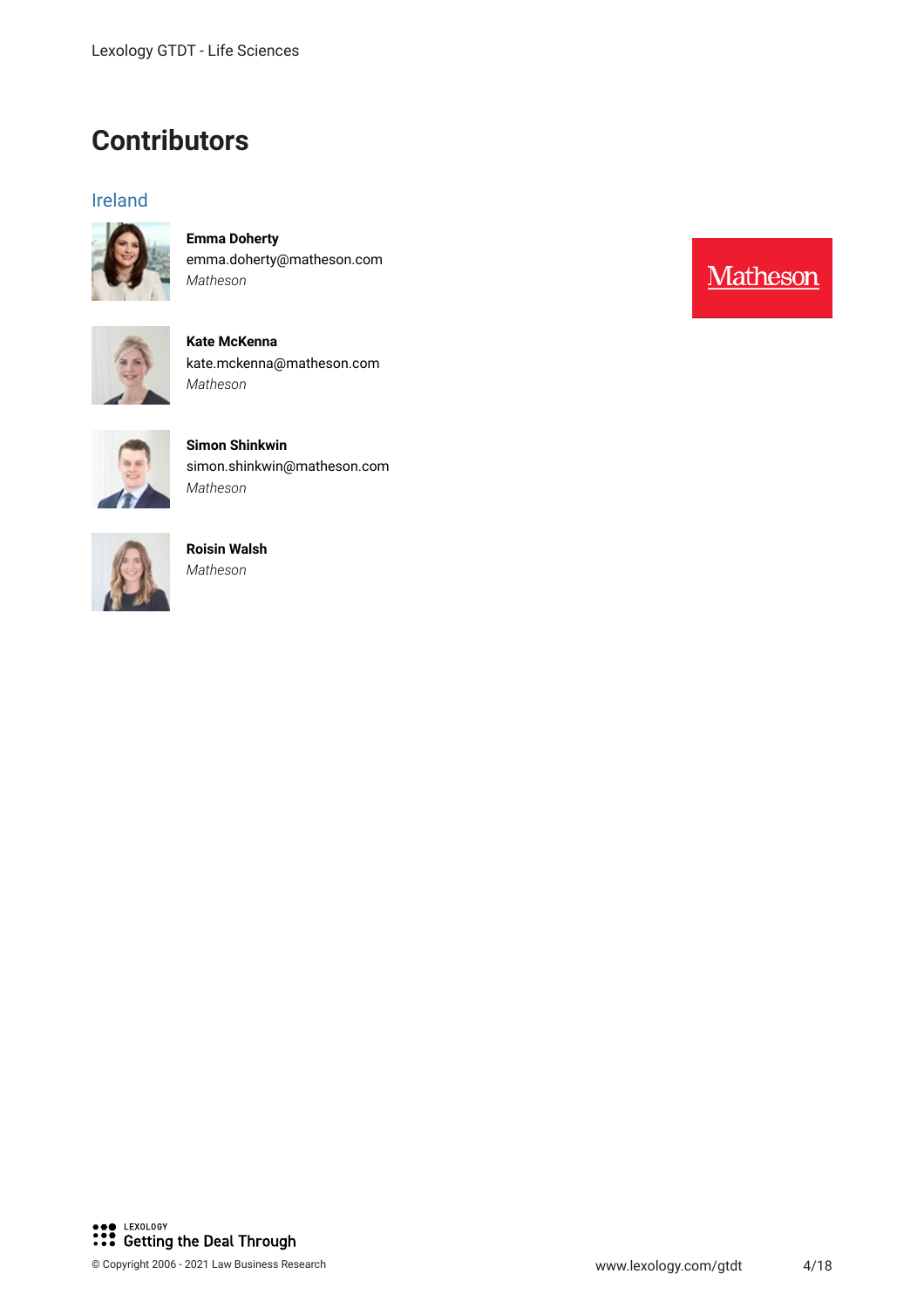#### **ORGANISATION AND FINANCING OF HEALTHCARE**

#### **Organisation**

How is healthcare in your jurisdiction organised?

Healthcare policy in Ireland is determined by the Department of Health. Public healthcare services are provided by the Health Service Executive (HSE). There is a two-tier health service, comprising the public healthcare system and the private healthcare system. The HSE owns and runs public hospitals. Other hospitals, known as voluntary public hospitals, are owned by religious orders or similar institutions. There are also privately owned hospitals.

*Law stated - 20 October 2021*

#### **Financing**

How is the healthcare system fnanced in the outpatient and inpatient sectors?

The public healthcare system is generally funded by taxation and social welfare contributions, as well as co-payments from patients, and payments from private health insurers for treatment provided to private patients in public hospitals. Voluntary hospitals also receive state funding. The private healthcare system is funded by private funds and private insurance. Private hospitals have agreements in place with private health insurers to fund the treatment of patients.

*Law stated - 20 October 2021*

#### **Basic structures**

What are the basic structures of the provision of care to patients in statutory and private care?

In general, healthcare is delivered by way of primary or secondary care. Primary healthcare services are provided outside of hospitals to people living in the community; for example, by general practitioners (GPs), nurses and health clinics. Secondary healthcare is delivered in hospitals to patients normally living at home; for example, outpatient clinics, and accident and emergency clinics.

There are limited differences between public and private care; the main differences being the cost (and method of paying) and the waiting list times for access to consultants and care.

Holders of a state medical card (ie, public patients) are entitled to receive all health services free of charge, including GP services, prescribed medicines, all dental, ophthalmic and aural services, maternity services, inpatient services in public hospitals and specialist treatment in outpatient clinics of public hospitals.

The majority of the population do not hold medical cards (ie, private patients) but they are still entitled to free maternity services, inpatient services in public hospitals (subject to a daily charge), specialist services in outpatient clinics (subject to a daily charge), assistance towards the cost of prescribed medicines over a monthly limit (under the Drugs Payment Scheme) and assistance towards the cost of prescribed medicines for certain chronic conditions (under the Long-Term Illness Scheme) or high-cost treatments (under the High-Tech Drug Scheme). They must, however, pay for all GP consultations and all dental, ophthalmic and aural treatments. A GP visit card that allows for free GP care is available to all children under the age of six.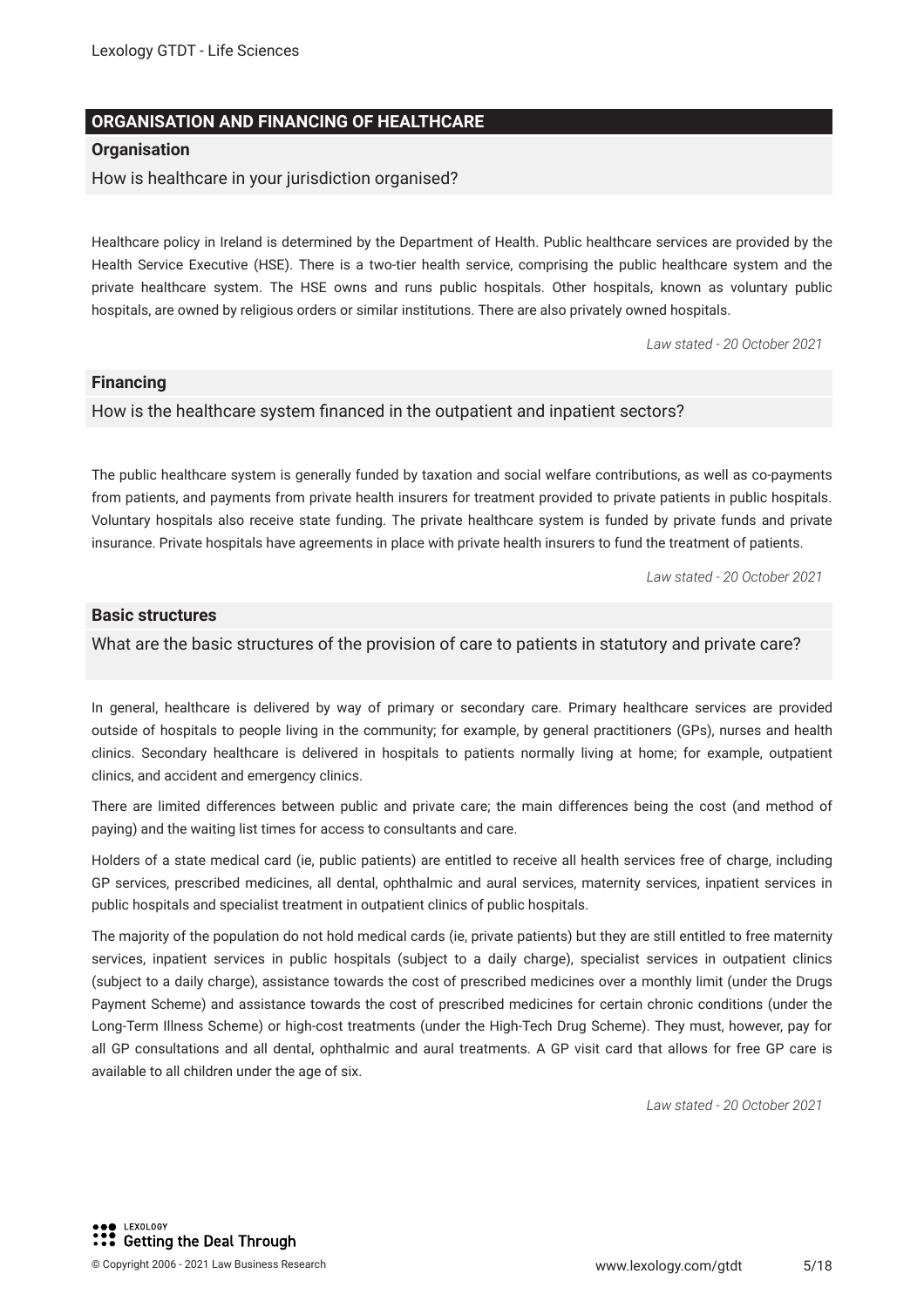#### **HEALTHCARE SERVICES**

#### **Authorisation**

What steps are necessary to authorise the provision of health services, and what law governs this?

#### **Doctors**

The Medical Practitioners Act 2007 (as amended) regulates the medical profession in Ireland. It provides for the registration and control of medical practitioners, outlines the membership and functions of the Medical Council and obliges the Medical Council to establish various committees to consider complaints made against practitioners. Under the Medical Practitioners Act 2007, an unregistered medical practitioner is not permitted to practise medicine in the state. Registration is on an annual basis.

#### **Nurses and midwives**

The Nurses and Midwives Act 2011 regulates nurses and midwives in Ireland and requires all nurses and midwives working in Ireland to register with the Nursing and Midwifery Board of Ireland.

#### **Dentists**

The dental profession in Ireland is regulated by the Dental Council (established by the Dentists Act 1985 ) and only dentists registered with the Dental Council can practise dentistry in Ireland.

#### **Health and social care professionals**

The Health and Social Care Professionals Council (CORU) is an independent regulator established by the Health and Social Care Professionals Act 2005 (as amended) to promote high standards of professional conduct and professional education, training and competence among registrants of health and social care professions. CORU currently maintains registers for dieticians, occupational therapists, radiographers and radiation therapists, social workers, speech and language therapists, optometrists and dispensing opticians, medical scientists and physiotherapists. In the future, CORU will also regulate clinical biochemists, orthoptists, podiatrists, psychologists and social care workers. Each member of these professions will be required to register with CORU when its respective register is established and, from then, only members registered with CORU can legally use the title of those professions.

#### **Pharmacists**

Pharmacists and pharmaceutical assistants must be registered with the Pharmaceutical Society of Ireland (PSI) to practise in Ireland. Under the Pharmacy Act 2007 , the PSI is responsible for defning and ensuring the standards of education and training for pharmacists qualifying in Ireland. Pharmacies must apply on an annual basis for continued registration and pay an annual fee.

#### **Institutional healthcare providers**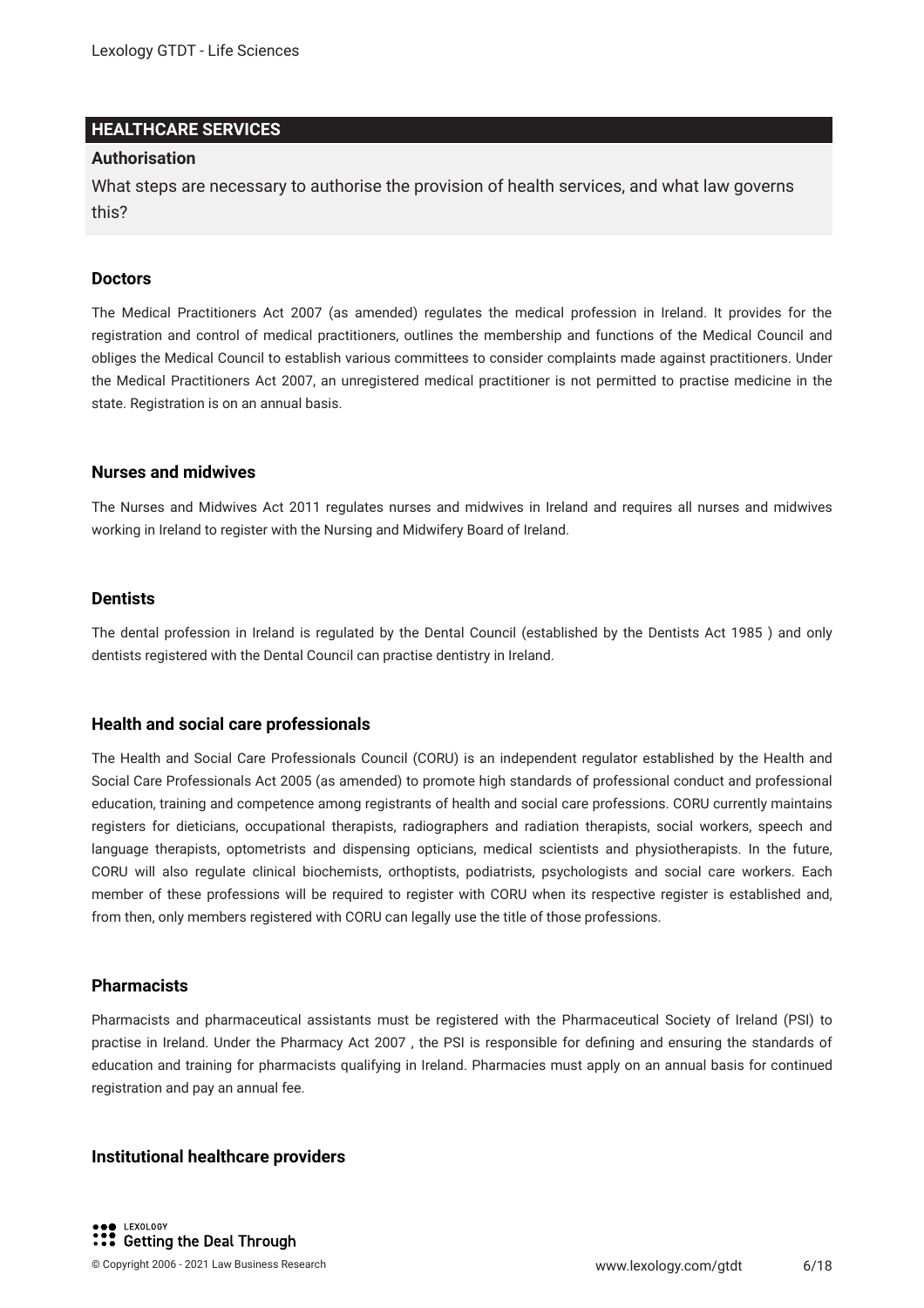Institutional healthcare providers in Ireland are public and private hospitals, clinics and nursing homes.

The Health Act 2007 established the Health Information and Quality Authority (HIQA), which is responsible for setting standards for the safety and quality of public or publicly funded hospitals, social care services and residential services. HIQA is responsible for the registration and oversight of these services, which include public and private residential facilities for children and adults with disabilities, and nursing homes. HIQA is an independent authority established to drive high-quality and safe care for people using health and social care services in Ireland. HIQA does not currently regulate private hospitals, though its scope is due to be extended. Designated centres under HIQA's remit can be deregistered for failure to comply with safety and quality standards. HIQA can also bring summary proceedings for offences under the Health Act 2007. Public healthcare providers are not authorised or registered with HIQA under current legislation, but they do fall under its remit.

The Department of Health has prepared legislative proposals for a mandatory licensing system for public and private hospitals and other providers of high-risk healthcare activities. It aims to improve patient safety by ensuring that providers do not operate below core standards, which are applied in a consistent and systematic way. Under separate draft legislation, HIQA's remit will be extended to the private health service and HIQA will be given the function of setting standards for private hospitals and private acute services and monitoring compliance with standards in the same way as it does for the public health service.

*Law stated - 20 October 2021*

#### **Structure**

Which types of legal entities can offer healthcare services?

There are no specifc rules in Ireland around the types of legal entities that can offer healthcare services.

*Law stated - 20 October 2021*

#### **Services of foreign companies**

What further steps are necessary for foreign companies to offer health services?

Foreign companies must comply with the same requirements as companies incorporated in Ireland.

*Law stated - 20 October 2021*

#### **ADVERTISING**

#### **Legislation**

Which legislation governs advertising of medicinal products to healthcare professionals?

Advertising of medicinal products is governed by the Medicinal Products (Control of Advertising) Regulations 2007 (the Advertising Regulations). In addition to legislation, there is a code of practice published by the Irish Pharmaceutical Healthcare Association (IPHA) that sets rules around interactions between the pharmaceutical industry and healthcare providers (HCPs). The IPHA Code of Practice for the Pharmaceutical Industry, Edition 8.4 (the IPHA Code) transposes the European Federation of Pharmaceutical Industries and Associations Code of Practice. The IPHA Code is only binding on members of IPHA but its provisions represent best practice in Ireland.

In addition, the general rules around advertising also apply.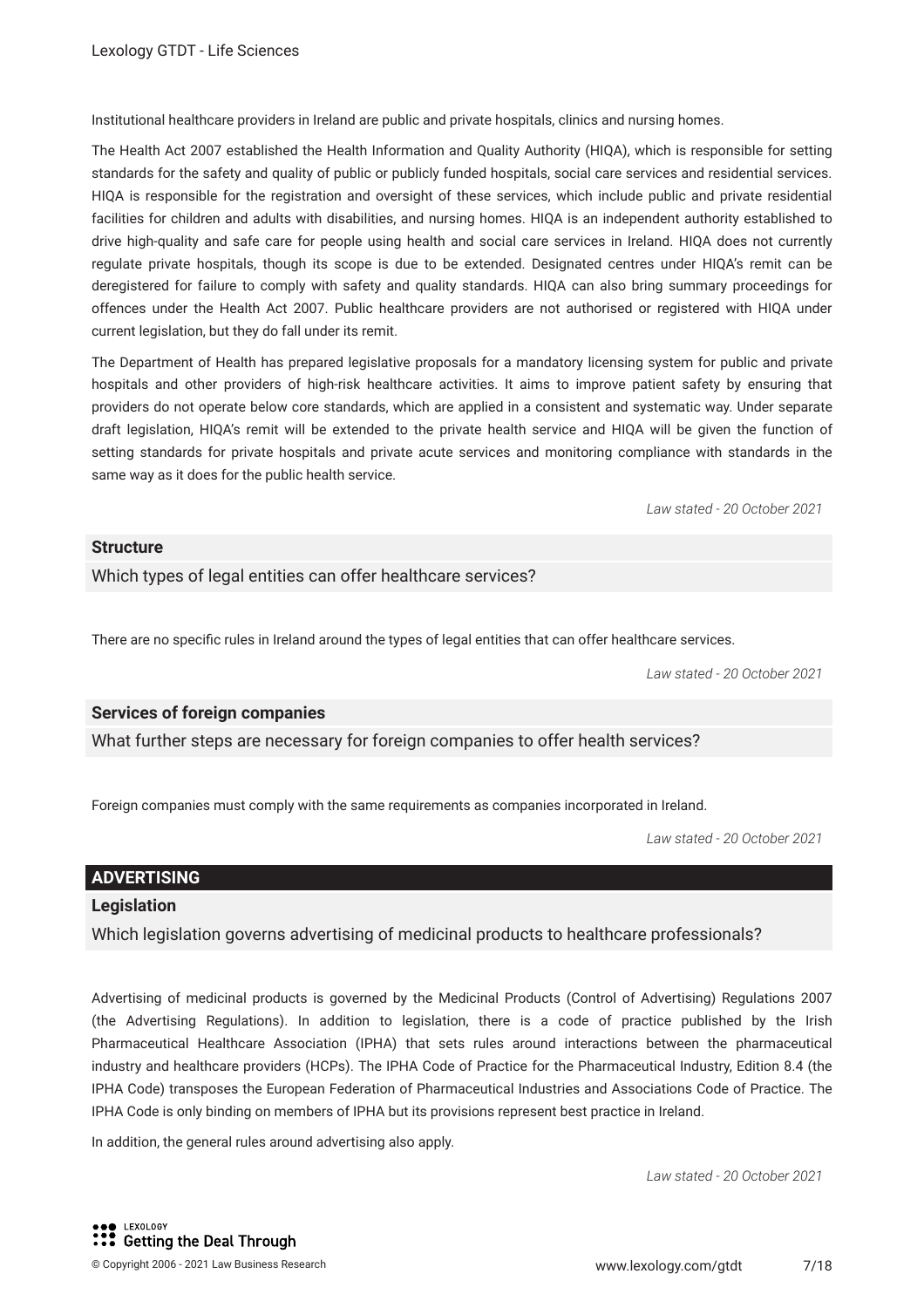#### **Main principles**

What are the main rules and principles applying to advertising of medicinal products aimed at healthcare professionals?

The IPHA Code (updated in 2021) requires that the promotion of a medicinal product be consistent with the terms of the marketing authorisation (MA) and that all promotion encourages the rational use of the medicinal product by presenting it objectively and not exaggerating its properties. A medicinal product must not be promoted prior to receipt of the MA permitting its sale or supply.

The Advertising Regulations provide that the advertising of authorised medicinal products to HCPs must include, at least, the following information:

- essential information compatible with the summary of product characteristics;
- the name of the product and the list of the active ingredients;
- the classification of the product;
- one or more indications for use of the product;
- $\cdot$  information regarding adverse reactions and contraindications;
- the dosage and method of use of the product; and
- details of the MA and MA holder.

*Law stated - 20 October 2021*

#### **Advertising of medical devices**

Is the advertising of medical devices to healthcare professionals regulated as rigorously as advertising in the pharmaceuticals sector? What are the main differences?

The advertising of medical devices is not regulated as rigorously as the advertising of medicinal products. However, only medical devices that are CE marked may be marketed and promoted (subject to limited exceptions regarding trade shows or exhibitions). Advertisements of medical devices must comply with the general laws on advertisements.

In addition, the codes of ethics of the representative bodies of medical device manufacturers do not contain the same level of obligations and restrictions as those contained in the IPHA Code.

The Medical Devices Regulation (Regulation (EU) No. 2017/745) (MDR) contains provisions in relation to the advertising of medical devices, including a prohibition on advertising that would mislead the user or the patient with regard to the device's intended purpose, safety or performance. The MDR became fully applicable on 26 May 2021 (having been delayed for one year owing to the covid-19 pandemic).

The IPHA Code now also applies to certain medical devices – namely medical devices that are available to consumers to purchase without prescription for selfcare use are listed as 'consumer medical devices'.

*Law stated - 20 October 2021*

#### **DATA PROTECTION, PRIVACY AND DIGITISATION IN HEALTHCARE**

#### **Digitisation**

What are the legal developments regarding digitisation in the healthcare sector and industrial networks or sales channels?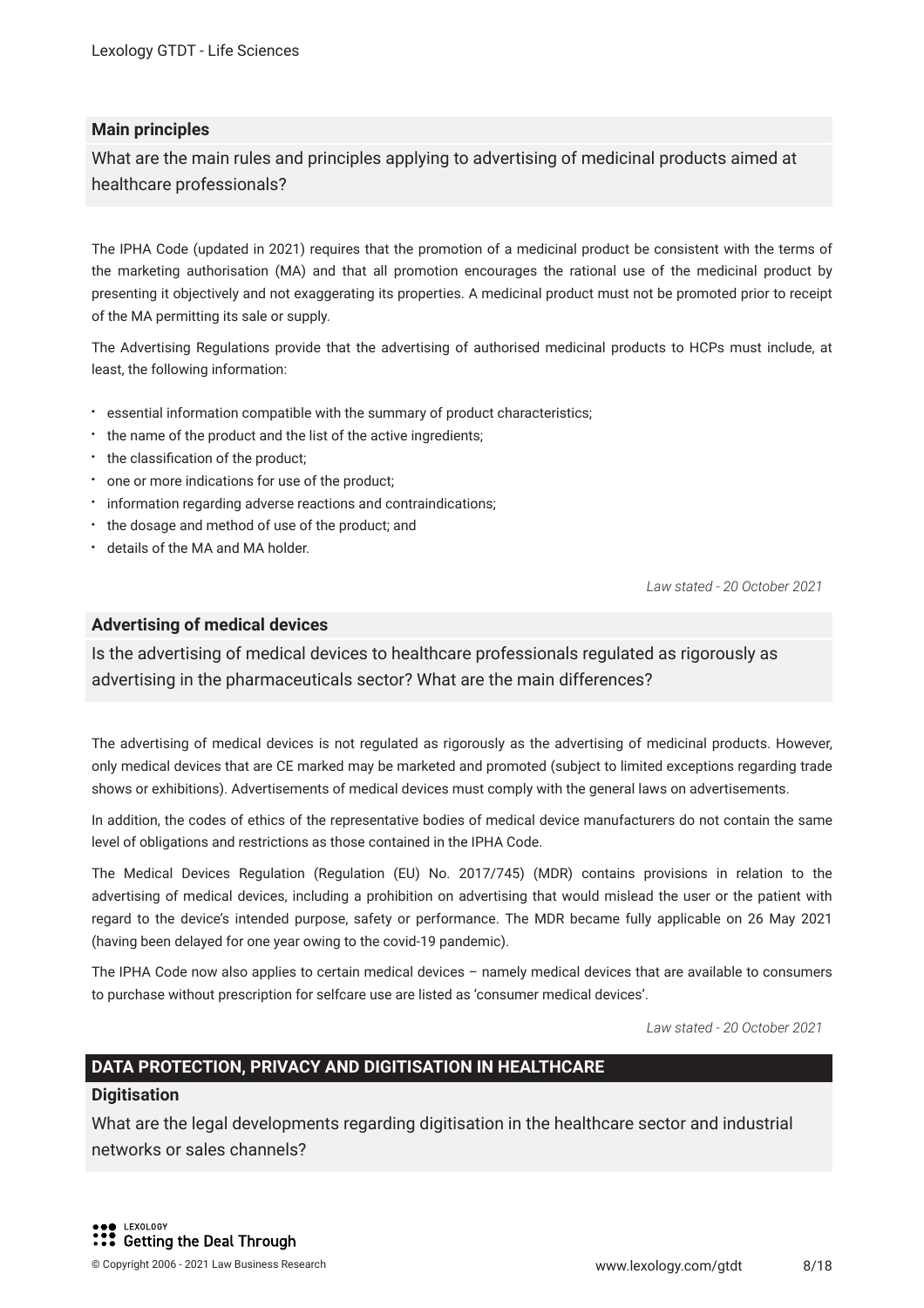In December 2013, the Department of Health introduced its eHealth strategy in line with the EU eHealth Action Plan 2012 to 2020. eHealth Ireland was set up to focus on the promotion and implementation of an eHealth agenda. Initial priority areas included e-prescribing, online referrals and scheduling, telehealth (particularly in respect of the management of chronic diseases) and the development of summary patient records. The Health Identifers Act 2014 was prioritised and introduced in 2015. It provides the legal basis for Individual Health Identifers for health service users and unique identifers for health service providers. The Health Information and Quality Authority published draft recommendations for the national, community-based e-prescribing programme in Ireland in June 2018. The report states that legislative and policy changes will be required for an electronic prescription to be recognised as a legal prescription in Ireland. These changes include legislation for digital signatures and other measures.

During the covid-19 pandemic, new legislative provisions were adopted to facilitate the electronic transfer of prescriptions from the prescriber to a pharmacy via an approved electronic system: the Health Service Executive's Healthmail system. This change, introduced in April 2020 by the COVID Emergency Legislative Provisions, removed the requirement for a paper copy of a prescription to be forwarded to a pharmacy provided it is sent and received through the closed-system electronic service. The explanatory memorandum to the COVID Emergency Legislative Provisions described the rules as temporary measures but there is no express temporal period built into the provisions themselves. As such, it is unclear how long these new electronic prescription measures will be in place.

*Law stated - 20 October 2021*

#### **Provision of digital health services**

Which law regulates the provision of digital health services, and to what extent can such services be provided?

There is currently no specifc legislation governing the provision of digital health services (aside from temporary measures around e-prescriptions) but legislation is due to be introduced to align with the future eHealth strategy.

*Law stated - 20 October 2021*

#### **Authorities**

Which authorities are responsible for compliance with data protection and privacy, and what is the applicable legislation? Have the authorities issued specifc guidance or rules for data protection and privacy in the healthcare sector?

The Data Protection Commission is responsible for compliance with data protection and privacy in Ireland. The Data Protection Act 2018 , which transposed Regulation (EU) 2016/679 (General Data Protection Regulation (GDPR)) into Irish law. This is supplemented by some unrepealed provisions in the Data Protection Acts 1988 and 2003.

The Health Research Regulations 2018 sets out measures that must be taken where a controller is processing personal data for the purposes of health research. These Regulations require the controller to obtain the explicit consent of the data subject.

*Law stated - 20 October 2021*

#### **Requirements**

What basic requirements are placed on healthcare providers when it comes to data protection and privacy? Is there a regular need for qualifed personnel?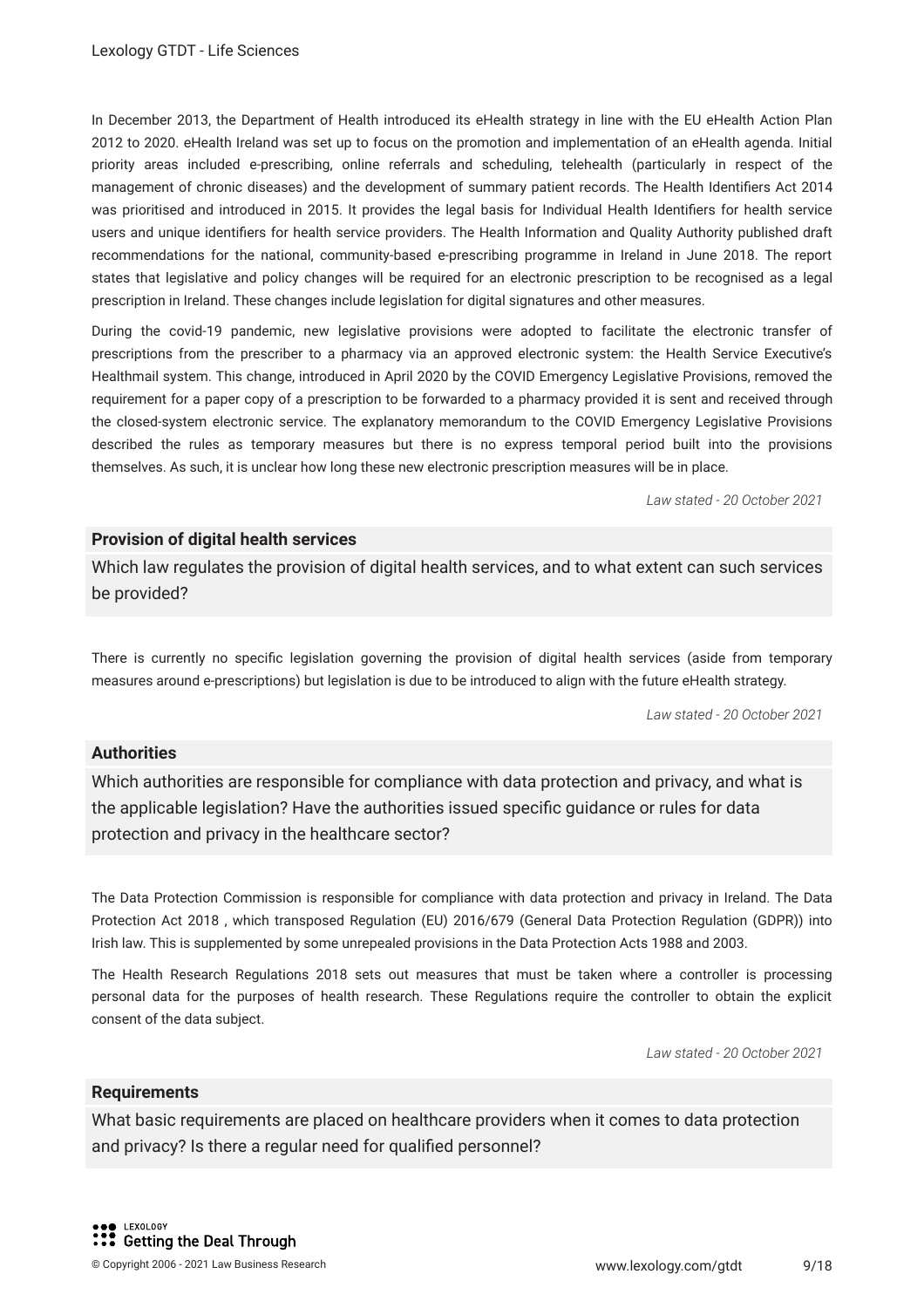The basic requirements placed on healthcare providers (HCPs) are the same as on any organisation acting as a controller or processor of personal data. An HCP must adhere to the seven principles of the GDPR, namely:

- lawfulness, fairness and transparency;
- purpose limitation;
- data minimisation
- accuracy;
- storage limitation;
- integrity and confidentiality; and
- accountability.

Under article 6 of the GDPR, the processing of personal data by an HCP shall only be lawful where one of the following applies:

- the consent of the data subject has been obtained;
- processing is necessary for the performance of a contract;
- processing is necessary for compliance with a legal obligation;
- processing is necessary to protect the vital interests of the data subject or third party;
- processing is necessary for the performance of a task carried out in the public interest; and
- processing is necessary for the purposes of the legitimate interests of the controller.

HCPs will often be dealing with 'special categories of personal data', as defned by article 9(1) of the GDPR. The processing of this sensitive data is prohibited unless one of the exceptions listed in article 9(2) applies.

There is a regular need for qualified personnel in the form of a data protection officer. Article 37(1) of the GDPR states that a controller or a processor shall designate a data protection officer in any case where the core activities of the controller or the processor consist of processing on a large scale of special categories of data pursuant to article 9. As the core activities of healthcare providers involve processing data concerning health and special categories of personal data, they should appoint a qualified and competent data protection officer.

*Law stated - 20 October 2021*

#### **Common infringements**

What are the most common data protection and privacy infringements committed by healthcare providers?

While this information is not publicly available, generally, the most common data protection and privacy infringements committed by HCPs in practice derive from a failure to obtain adequate consent from patients and or failing to establish a lawful basis for processing under article 6 of the GDPR.

*Law stated - 20 October 2021*

#### **COLLABORATION**

**Legislation**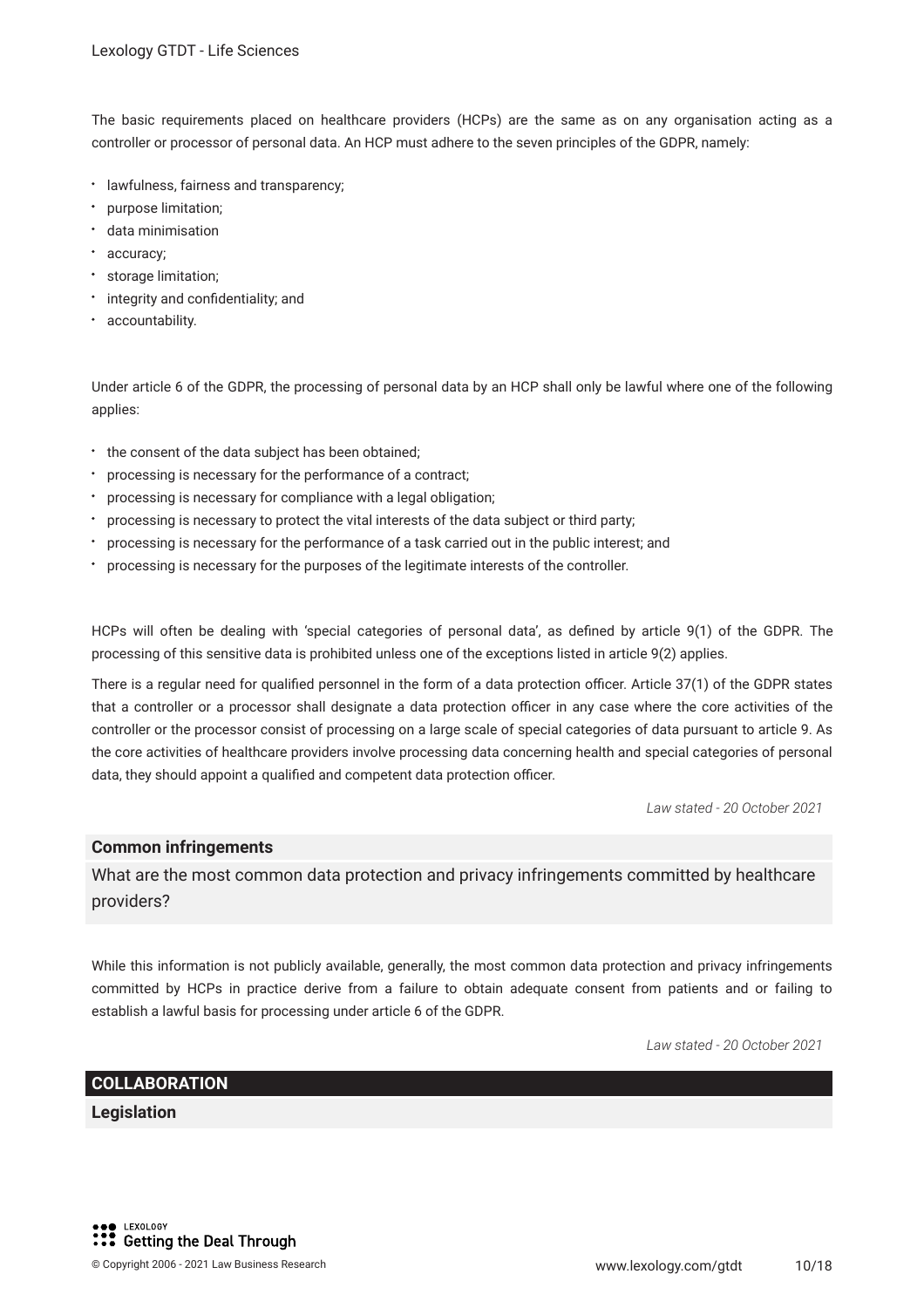Which legislation governs the collaboration of the pharmaceutical industry with healthcare professionals? Do different rules apply regarding physicians in the outpatient and inpatient sectors?

The Medicinal Products (Control of Advertising) Regulations 2007 provide a legal framework for the collaboration of the pharmaceutical industry with healthcare providers (HCPs). In addition, the Irish Pharmaceutical Healthcare Association Code of Practice for the Pharmaceutical Industry, Edition 8.4 (the IPHA Code) governs the collaboration of the pharmaceutical industry with HCPs. The rules do not differentiate between physicians in the outpatient and inpatient sectors.

*Law stated - 20 October 2021*

#### **Collaboration with healthcare professionals**

What are the main rules and principles applying to the collaboration of the pharmaceutical industry with healthcare professionals?

Gifts, pecuniary advantages and benefts in kind may not be given to HCPs.

However, companies are not precluded from providing reasonable educational support, grants or donating equipment for the betterment of patients where this is:

- in response to a written request from an HCP or institution and a written agreement must be signed in advance of the commencement of the support;
- relevant to the practice of medicine or pharmacy;
- not linked to product promotion;
- paid to the institution rather than an individual;
- reasonable, modest and in proportion to the scale of the institution; and
- in relation to employment grants, provided directly or indirectly for positions that are predominantly researchbased and for a defned period of time.

Companies must also actively check that their support has been spent as intended, and obtain confrmation from the recipient of such. In addition, companies can provide a healthcare support service, which is defned as 'a process enhancement initiative or medical service support . . . provided by a pharmaceutical company that ultimately provides patient care and welfare'.

The healthcare support services must have the following objectives:

- monitoring disease activity;
- achieving better healthcare outcomes; and
- **•** enhancing patient care.

The healthcare support services must:

- not be designed as an inducement to prescribe;
- not be designed or operated in a promotional manner;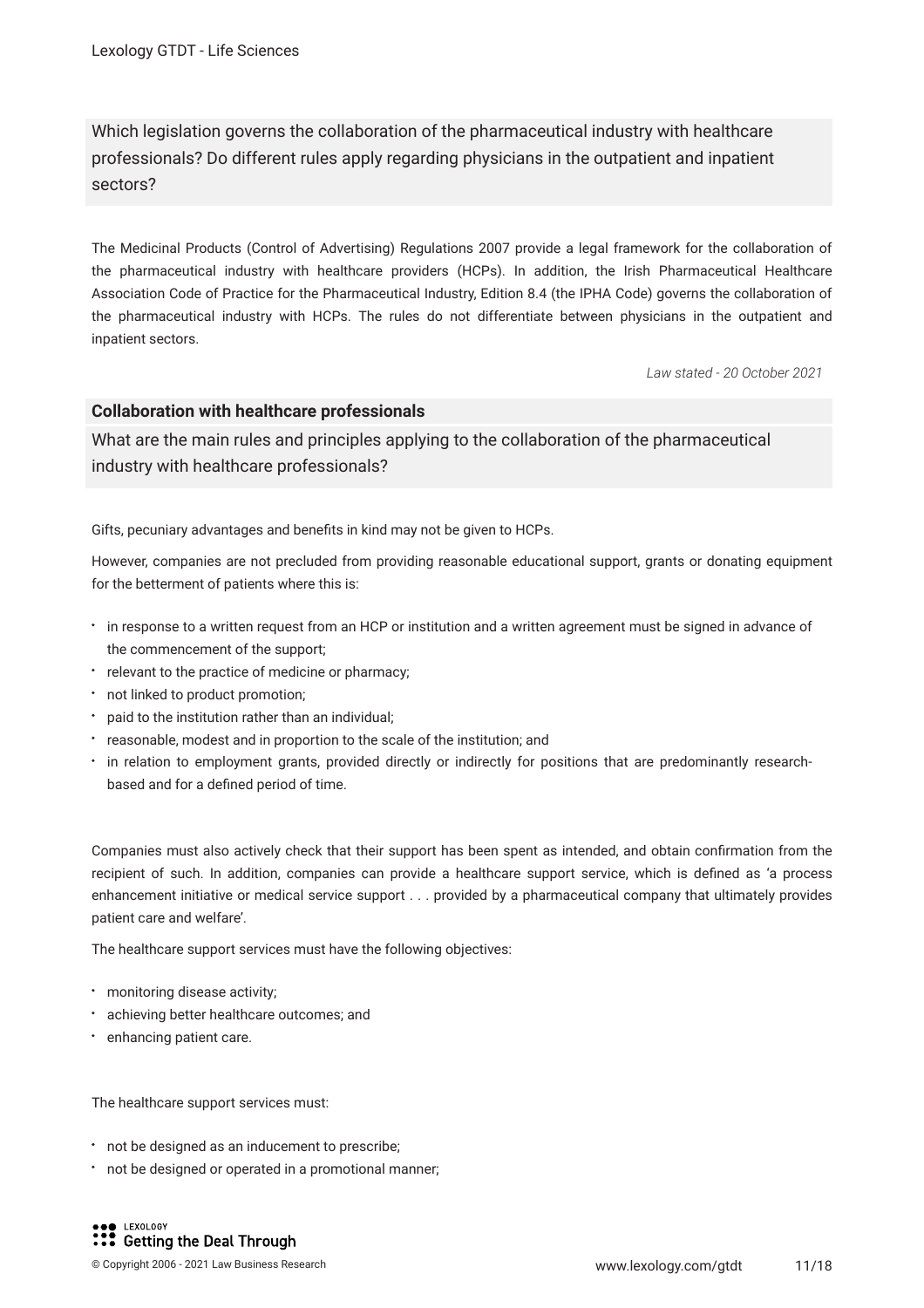- have decisions based on objective criteria linked to a defned purpose;
- be reviewed in advance, by an appropriate non-promotional function within the company and provided under their supervision; and
- include a written agreement covering the nature of the support, scope, timelines and objectives, to be signed before commencement.

Free samples may be given to HCPs subject to certain conditions including that:

- samples are provided on an exceptional basis and do not exceed four per year under the IPHA Code;
- any free samples are given in response to a written request;
- these samples are no larger than the smallest presentation of the product on the market and are marked 'free medical sample – not for sale' or with words of like effect; and
- the sample is accompanied by a copy of the summary of product characteristics.

Collaboration with HCPs can also involve engaging HCPs to provide services. This, too, is governed by the IPHA Code. HCPs may provide services such as speaking, advisory or research services provided:

- there is a legitimate need for these services and selection of consultants is related directly to this need;
- there is a written contract governing these services;
- no more consultants are retained than necessary;
- records of services are maintained;
- hiring of HCPs is not an inducement to prescribe, purchase, supply or sell a particular product; and
- compensation for these services is reasonable and refects fair market value.

Companies may organise and sponsor conferences and events with HCPs provided these are held at appropriate venues that are conducive to the main purpose of the events. In addition, companies may sponsor meetings of HCPs provided expenditure does not extend beyond the general expenses of the meeting. Major meetings or series of meetings should not be sponsored by one company to the exclusion of other available and willing sponsors.

The IPHA Code also contains a set of industry rules relating to the disclosure of 'transfers of value' from pharmaceutical companies to HCPs and healthcare organisations (HCOs). The disclosure rules oblige every member pharmaceutical company to document and publicly disclose all 'transfers of value' (subject to certain exceptions) it makes to HCPs or HCOs. These include items such as donations, grants, consultancy or speaking fees, and hospitality, sponsorship or funding for attendance at medical meetings, conferences or symposiums. Disclosure must be made on an annual basis within six months of the end of the reporting period. A reporting period is a full calendar year. The IPHA Code obliges members to publish transfers of value , subject to internal corporate compliance and feasibility.

*Law stated - 20 October 2021*

#### **Collaboration with patient organisations**

What are the main rules and principles applying to the collaboration of the pharmaceutical industry with patient organisations?

The IPHA Code provides guidelines on the collaboration of the pharmaceutical industry with patient associations or organisations. At a general level, the independence of a patient organisation must be guaranteed and, where there is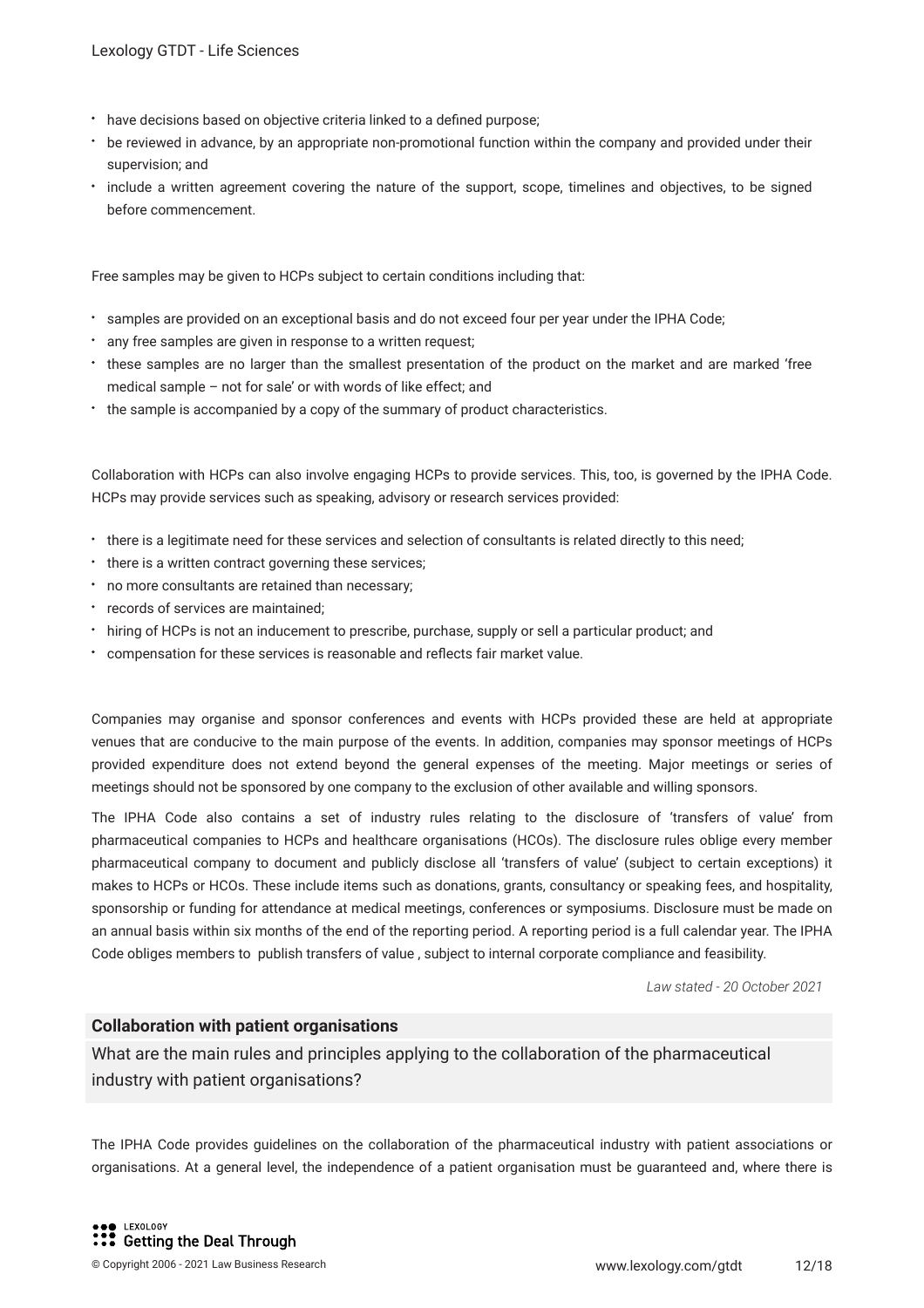joint cooperation, full transparency is required. Promotion of a company's products cannot be undertaken directly or indirectly by a patient organisation. Free samples may not be provided to patient organisations.

Funding of a patient organisation is acceptable, for example, where a donation is made without reference to the specifc purpose; funding for a publication meeting, project or piece of research where a company has little or no involvement; for projects of joint interest; or providing or sponsoring speakers and making contributions for travel expenses. A number of principles apply, including:

- companies cannot seek to infuence the text of materials they sponsor in a manner favourable to their own commercial interests;
- companies must publish a list of patient associations to which they provide fnancial support or signifcant indirect or non-fnancial support. This should include a description of the nature of support given; and
- companies must publish a list of patient associations they have engaged to provide signifcant contracted services. This should include a description of the nature of the services provided. They must also disclose the total amount paid per patient organisation.

Contracts between companies and patient organisations for the provision of services to companies are only allowed for the purpose of supporting healthcare research. Patient organisations can be engaged as experts and advisers for services such as advisory board meetings and speaker services. Certain criteria must be fulflled, for example:

- there must be a written contract specifying the nature of the services and basis of payment;
- a legitimate need must be identifed and documented in advance;
- engaging a patient organisation is not an inducement to recommend a particular product; and
- the compensation for the services is reasonable and does not exceed fair market value.

The IPHA Code also provides that no one company should fund a patient organisation to the exclusion of others. However, the organisation's independence must be recognised in terms of whom they wish to work with exclusively. A company must have permission to use a patient organisation's logo or proprietary material.

There are also restrictions on hospitality; for example, any hospitality provided should be reasonable and secondary to the main purpose of an event and directly linked to the event itself.

*Law stated - 20 October 2021*

#### **Common infringements**

What are the most common infringements committed by pharmaceutical manufacturers regarding collaboration with healthcare professionals?

This information is not publicly available.

*Law stated - 20 October 2021*

#### **Collaboration on medical devices**

Is the collaboration of manufacturers of medical devices with healthcare professionals and patient organisations regulated as rigorously as collaboration in the pharmaceuticals sector? What are the main differences?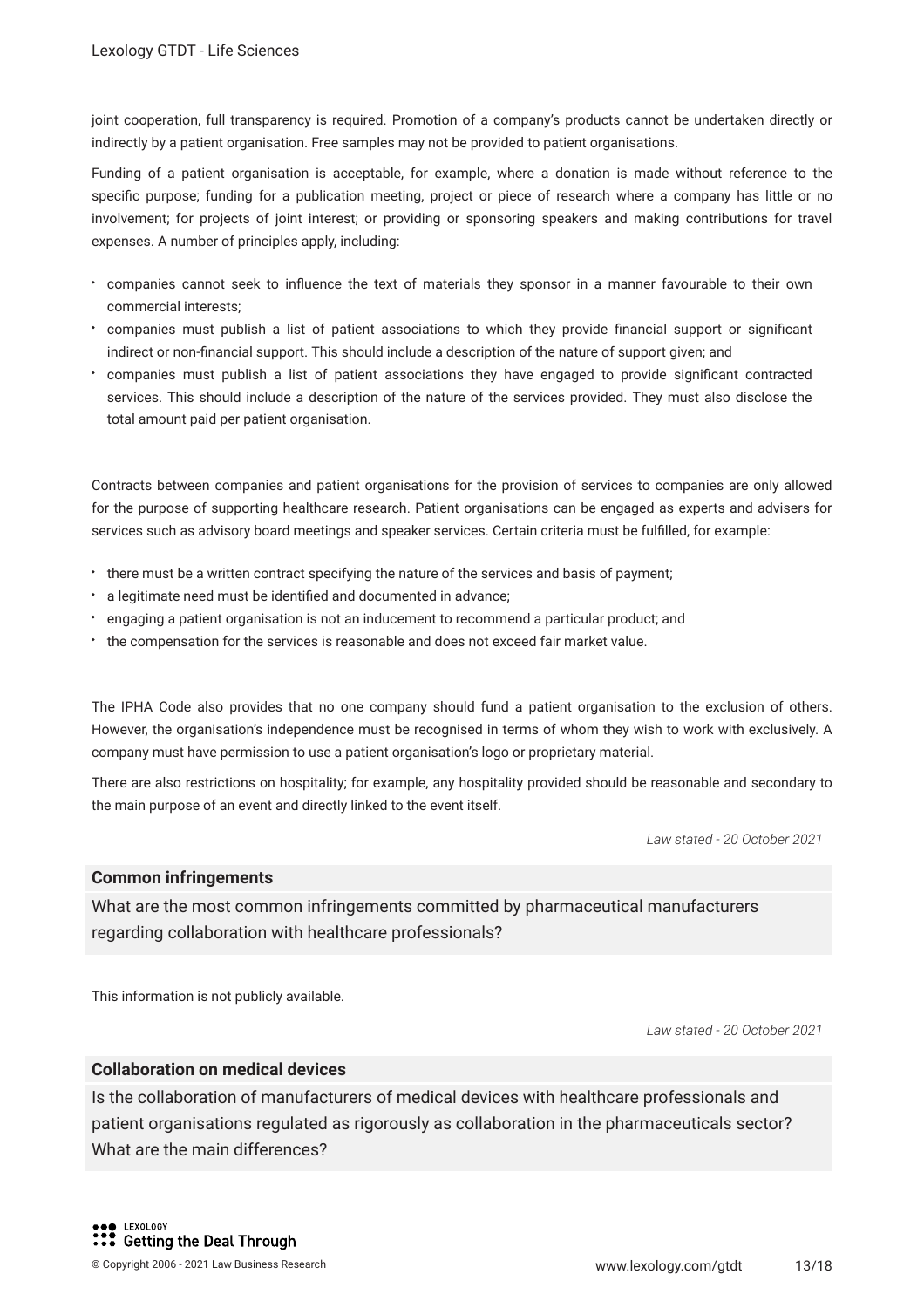The code of ethics for representative bodies of medical device manufacturers do not contain the same level of obligations and restrictions as those contained in the IPHA Code (noting this code applies to a small segment of medical devices) around collaboration with HCPs and patient organisations.

*Law stated - 20 October 2021*

#### **COMPETITION LAW**

#### **Authority enforcement**

Are infringements of competition law by healthcare providers pursued by national authorities?

The Irish national competition authority, the Competition and Consumer Protection Commission, has statutory powers to investigate suspected breaches of competition law by healthcare providers on its own initiative or in response to complaints from third parties.

*Law stated - 20 October 2021*

#### **Private enforcement**

Is follow-on private antitrust litigation against healthcare providers possible?

Yes, follow-on private antitrust litigation against healthcare providers is possible, but no such action has proceeded to judgment before the Irish courts to date.

*Law stated - 20 October 2021*

#### **Anti-corruption and transparency**

What are the main anti-corruption and transparency rules applicable to healthcare providers?

Under the Criminal Justice (Corruption Offences) Act 2018 (the Corruption Offences Act), it is an offence for any person to corruptly:

- give or receive a bribe (the offences of 'active' and 'passive' corruption);
- give, offer, request or accept a bribe to exert influence over the act of an official (ie, a politician or any person working for the state or a public body) in relation to the official's office or employment (the offences of active and passive trading in infuence); or
- create or use a false document with the intention of inducing another person to do an act in relation to their employment or position to the prejudice of that or another person.

The Corruption Offences Act provides that if a company is found to be guilty of a corruption offence and the offence was committed with the 'consent, or connivance, or was attributable to any wilful neglect' of a director, manager, secretary or other officer of the company then that individual can also be found guilty of the offence.

The Corruption Offences Act also provides for the 'corporate offence' that enables a body corporate to be held liable for the corrupt actions committed for its beneft by any director, manager, secretary, employee, subsidiary or agent of the body corporate with the intention of obtaining an advantage for the body corporate. The single defence available to corporates for this offence is demonstrating that the company took 'all reasonable steps and exercised all due diligence' to avoid the offence being committed. While there is no Irish guidance on the legislation yet, such 'reasonable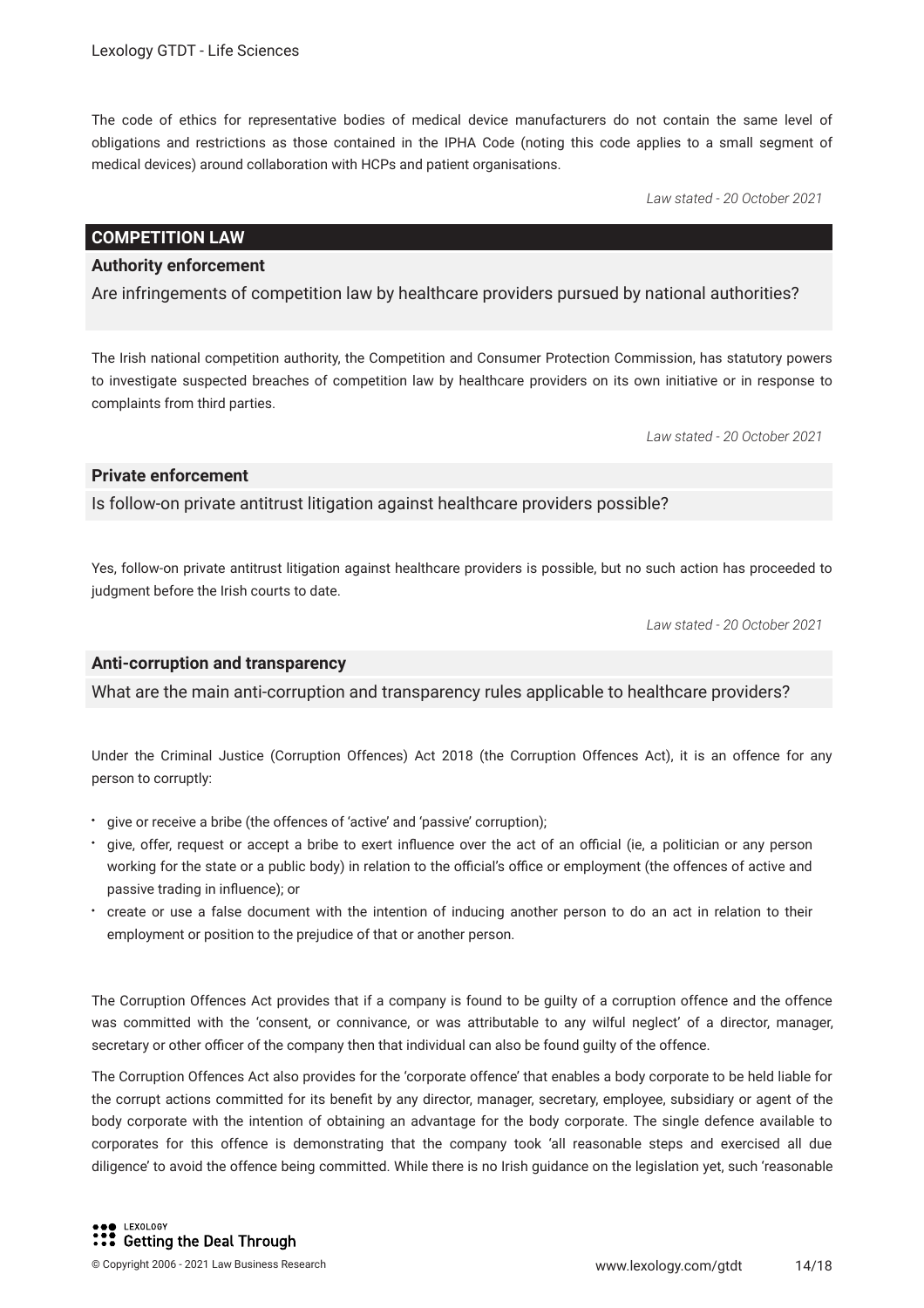steps' will include ensuring adequate policies and procedures are in place and that steps are taken to promote and ensure a corporate culture of reporting suspicions or concerns in relation to corruption.

'Corruptly' is defned in the Corruption Offences Act as including:

. . . acting with an improper purpose personally or by infuencing another person, whether by means of making a false or misleading statement, by means of withholding, concealing, altering or destroying a document or other information, or by any other means.

Consequences for breach of anti-corruption laws include imprisonment, fnes or both.

There is no requirement under Irish legislation to publicly report information about Transfers of Value, which they provide to healthcare professionals, healthcare organisations or patient organisations. However, the Irish Pharmaceutical Healthcare Association (IPHA) Code of Practice for the Pharmaceutical Industry (edition 8.5 – effective 1 March 2021) (the Code), a self-regulatory or voluntary code, sets out the requirements on companies to make information regarding Transfers of Value publicly available. These requirements only apply to members of the IPHA and refect the EFPIA standards (IPHA is a member of the EFPIA. The Code provides that each member must document and publicly disclose (subject to internal corporate compliance and feasibility), the Transfers of Value which it makes, either directly or indirectly, on the IPHA Central Report, in order to allow a comprehensive report to be made available from IPHA on Transfers of Value in Ireland. These disclosures may also be made on each company's relevant website; however, this is provided the disclosures are unrestricted and publicly available.

*Law stated - 20 October 2021*

#### **PRICING AND REIMBURSEMENT**

#### **Price regulation**

To what extent is the market price of a medicinal product or medical device governed by law or regulation?

The statutory powers covering the pricing of medicinal products are contained in the Health (Pricing and Supply of Medical Goods) Act 2013 (the 2013 Act). Historically, the price of medicinal products was governed by framework agreements in place between pharmaceutical associations, the Department of Health and the Health Service Executive (HSE) on the supply terms, conditions and prices of medicines. Since the introduction of the 2013 Act, the framework agreements are no longer the sole criterion for determining price but remain a key factor to be considered.

The prices paid by the HSE for medicines supplied under Ireland's community drugs schemes are maintained by the HSE on an official reimbursement list. The prices are set by the HSE by reference to criteria set out in the 2013 Act.

The 2013 Act also introduced a system of generic substitution and reference pricing in Ireland, which operates as follows:

- the HPRA publishes and maintains a 'list of interchangeable medicines', which contains products grouped together according to their active substance, strength, pharmaceutical form and route of administration;
- the HSE sets one price, called the reference price, that it will pay for medicines in a group of interchangeable medicines. This is typically the price of the cheapest medicine in the group;
- pharmacists are obliged, in certain circumstances, to dispense the product that is the lowest cost to the HSE; and
- if a patient wants the more expensive medicine in the group, the patient must pay the difference between the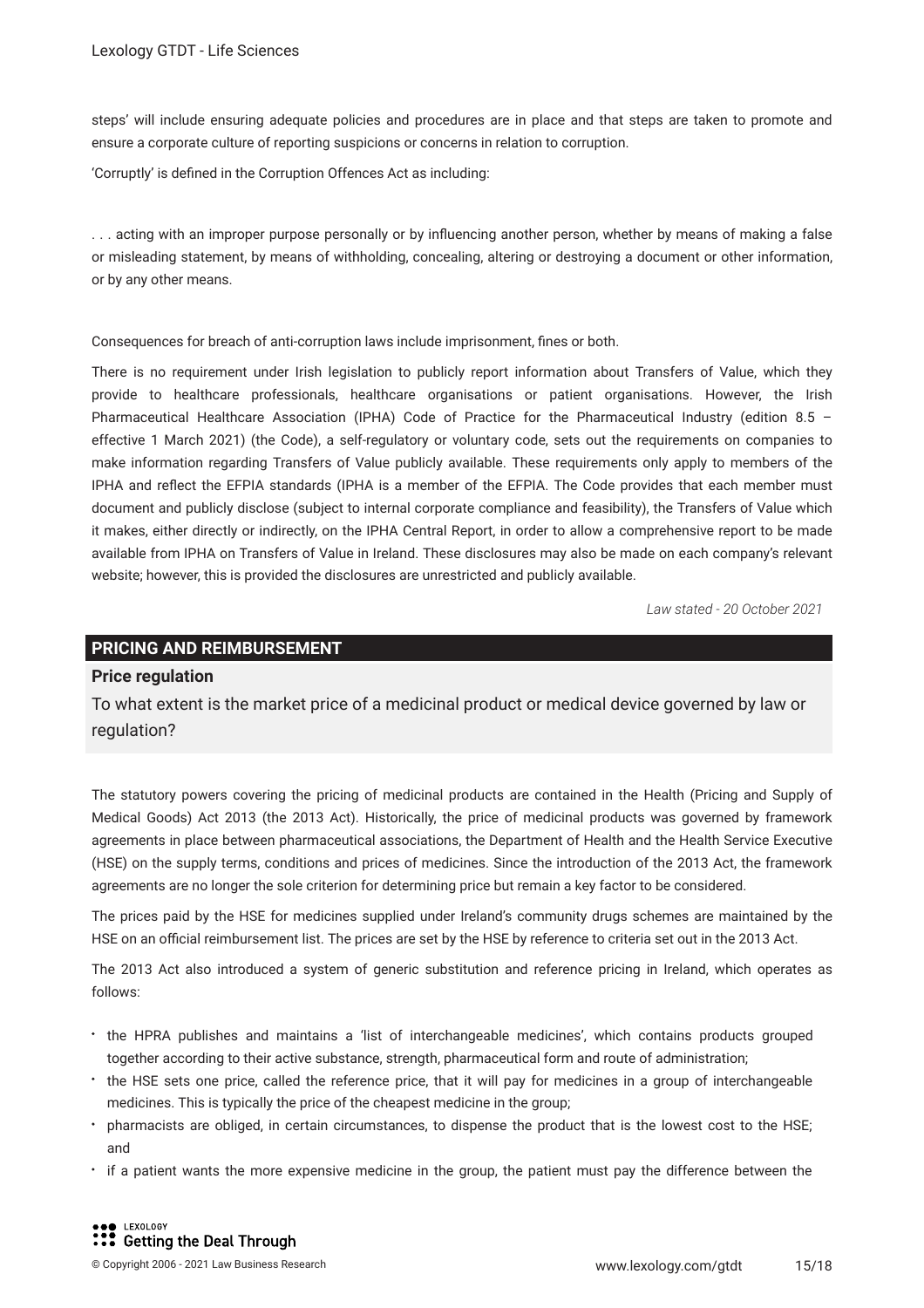reference price and the retail price.

#### **Negotiations between manufacturers and providers**

Must pharmaceutical and medical device manufacturers negotiate the prices of their products with public healthcare providers?

The HSE maintains a reimbursement list and must follow the processes set out in the 2013 Act to add products to the reimbursement list and to set the reimbursement prices for those products. For products dispensed under the statesponsored community drug schemes, the reimbursement price of items is set by the HSE by reference to the criteria set out in the 2013 Act. The framework pricing agreements are one of the factors in setting the reimbursement price for products. The latest Framework Agreement was signed in July 2016 for a period of four years.

Where a supplier applies to the HSE to have a medicinal product or medical device added to the reimbursement list, the HSE may add the product to the reimbursement list at a price agreed with the supplier subject to the criteria in the 2013 Act.

When considering the price of a product that is already on the reimbursement list, the HSE must take account of the criteria in the 2013 Act. Although this pricing procedure does not entail negotiation with the manufacturer per se, the manufacturer is entitled under the Act to make representations to the HSE in relation to the price changes.

*Law stated - 20 October 2021*

#### **Reimbursement**

In which circumstances will the national health insurance system reimburse the cost of medicines?

Any person who is ordinarily resident in Ireland is legally entitled to either free or subsidised approved prescribed medicines and certain medical and surgical aids and appliances. For products dispensed under the state-sponsored community drug schemes, the reimbursement price of items is set by the HSE by reference to the criteria set out in the 2013 Act. Pharmacy contractors provide community pharmacy services to the eligible population across the various community drug schemes operated in Ireland. In return, pharmacy contractors are paid a dispensing fee and are reimbursed for the price of the product.

Patients are required to make co-payments under certain government schemes. Whether or not a co-payment is required, and the level of the co-payment, depends on the scheme under which the medicinal product is dispensed.

Under the General Medical Services (GMS) scheme a patient receives their medicine after paying a nominal fee per item prescription charge. The GMS scheme is a means-tested scheme that applies to those who do not have sufficient means to pay for their medicine. There is an exception to these charges under the related Hi-Tech Scheme, which covers expensive medicines required for long-term care, the Health Amendment Act 1996 scheme, which covers hepatitis C treatment as a result of contaminated blood and the Misuse of Drugs Regulations 1998, which covers methadone. Under these schemes, no co-payment is required. Under the Drug Payment Scheme, the patient pays a maximum co-payment for all medicines supplied to them and their family. Under the Long-Term Illness Scheme, the patient receives medicines for specifc long-term medical conditions, such as diabetes and epilepsy, free of charge and no co-payment is required.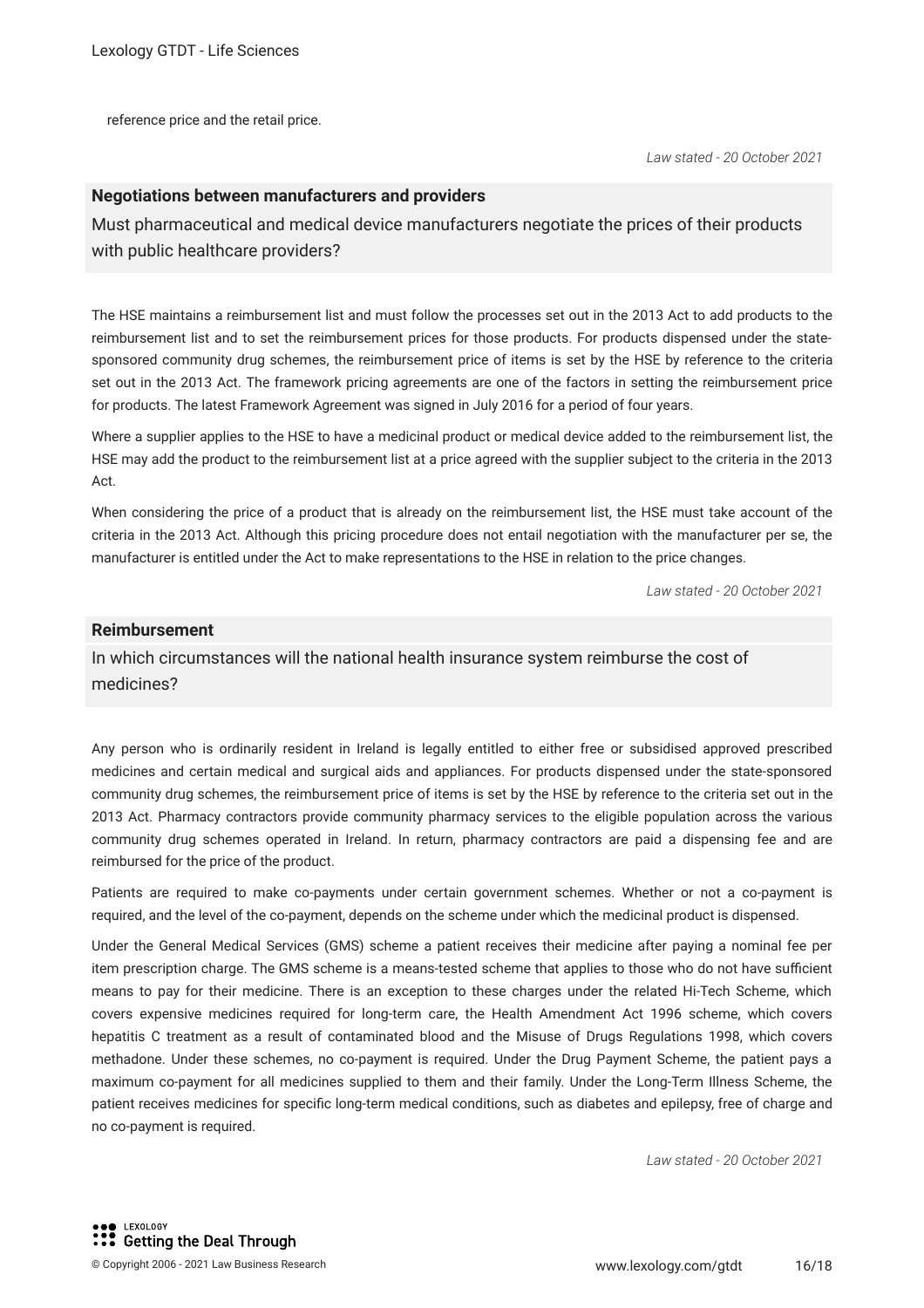#### **Price adjudication**

If applicable, what is the competent body for decisions regarding the pricing and reimbursability of medicinal products?

The HSE is the competent body for determining the price and reimbursability of medicines. HSE policy is determined by the Department of Health. In addition, the HSE use Health Technology Assessments and other mechanisms to generate information about the clinical and cost-effectiveness of health technologies to determine the reimbursement status (or continued reimbursement status) of medicines. These are carried out by the Health Information and Quality Authority or groups within the HSE.

*Law stated - 20 October 2021*

#### **Discount**

Are manufacturers or distributors of medicinal products statutorily obliged to give a discount to health insurance schemes or third parties?

The framework agreements referred to above contain provisions for discounts to state-funded hospitals and agencies, subject to conditions. Discounts are available for orders above a certain amount in respect of products from a single manufacturer on the basis of monthly settlement of accounts. Discounts are not available where orders are placed with a distributor for products for which the distributor is not the nominated distributor of an individual supplier.

*Law stated - 20 October 2021*

#### **UPDATE AND TRENDS**

#### **Key developments of the past year**

Is there any legislation expected in the near future that will have a major impact on the current legal environment for medicines or medical devices?

Two new regulations, the Medical Devices Regulation (Regulation (EU) No. 2017/745) (MDR) and the In-Vitro Diagnostic Devices Regulation (Regulation (EU) No. 2017/746) (IVDR), entered into force and replaced the suite of directives that previously governed the law on medical devices. The MDR and the IVDR are subject to a staggered transitional period; some aspects became legally binding after six months. The MDR was to become fully applicable after three years; however, the introduction of the MDR was postponed for one year owing to the covid-19 pandemic to May 2021. The MDR became applicable on 26 May 2021 and was implemented in Ireland by way of SI No. 261/2021 – Medical Devices Regulations 2021. The introduction of the IVDR remains set for May 2022 (but a recent EU proposal has been made to extend the timing of introduction due to delays in testing or backlog among national notifed bodies). The aim of the MDR and IVDR is to strengthen the previous regulatory system for medical devices. As the legislation is now in the form of a regulation, rather than a directive, it is directly applicable at a national level without requiring transposition through specifc national legislation. This will allow for greater legal certainty and prevent variation in the approach taken or in the rules relating to medical devices that are applied across EU member states.